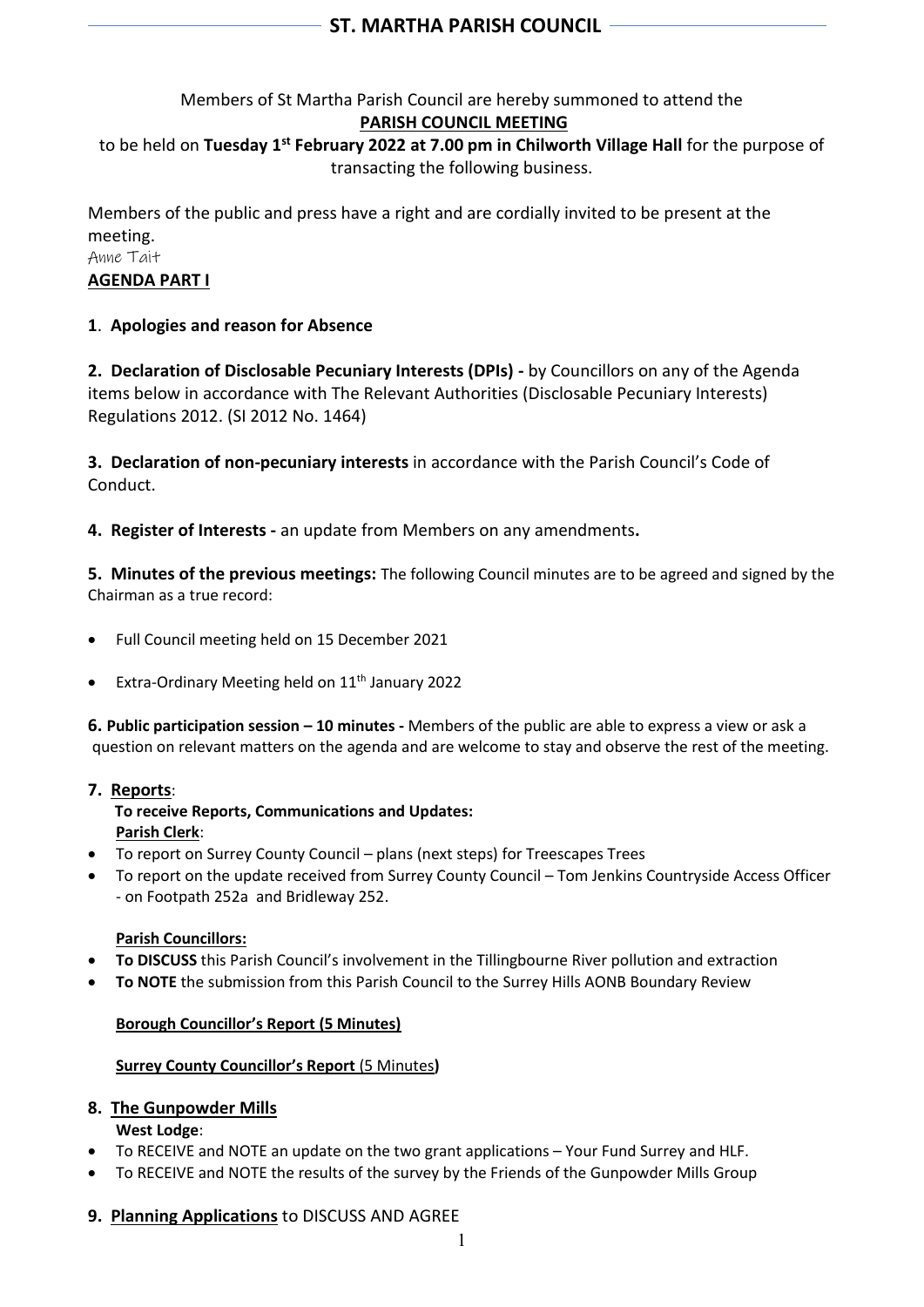### • **21/T/00382 3 Powder Mills Place, Blacksmith Lane, Chilworth, GU4 8BF**

 Ash and Maple (T1, T2, T3) - cut back branches overhanging the application site and evidence of Ash die -back; Maple (T4 - seeded from T5) - cut down to ground level; Maple (T5) - cut back overhanging branches to reduce excessive shading; Holly (T6) - reduce to fence height (Chilworth Gunpowder Mills Conservation Area).

- • **21/P/02607 Inglenook, 22 Roseacre Gardens, Chilworth, GU4 8RQ** Single storey rear extension following demolition of existing conservatory, enlarged street facing dormer windows and changes to fenestration. New oak framed carport.
- **21/P/02680 14 Mill Reach, Mill Lane, Chilworth, GU5 9BA** Proposed single-storey rear extension and associated works.
- **21/P/02095 Woodpeckers, Sample Oak Lane, Chilworth GU4 8QR** Part conversion and alterations to an existing detached outbuilding to provide ancillary habitable accommodation.
- **(b**) To **RECEIVE and CONSIDER** The 'Terms of Reference' for the Planning Committee agreed in 2018.

**(c)**To **RECEIVE and CONSIDER** private external lighting in Halfpenny Close.

### **10. Shalford Parish Council**

- a) To **DISCUSS** the Queens Platinum Jubilee Celebrations.
- b) To **DISCUSS** Shalford name change.
- c) To **RECEIVE** any updates from Cllr Cansell re issues discussed at the PC meeting on 26/01/22.
- d) To **DISCUSS** how to achieve a closer working relationship between the two Parish Councils.
- e) To **DISCUSS** Members from St Martha attending the forthcoming Shalford meetings: 24/02/22; 24/03/22 and 28/04/22.

### **11. Highways and Rights of Way**

To **RECEIVE and CONSIDER** the any update on traffic calming measures along the A248.

### **12. Correspondence**

To **RECEIVE and CONSIDER** any correspondence for discussion.

### **13. Financial Matters**

To **RECEIVE and APPROVE** the schedule of payments presented by the Clerk.

### **14. Items for the next meeting**

Items for inclusion on future agendas - to receive any suggestions from members.

### **15. Date of next Full Council meeting** – 22<sup>nd</sup> February 2022.

### **EXCLUSION OF PRESS AND PUBLIC FOR CONFIDENTIAL BUSINESS**

EXCLUSION OF PRESS AND PUBLIC that in accordance with Section 1(2) of the Public Bodies (Admission to Meetings) Act 1960, the public and press be excluded from the items listed under Confidential Business of the Agenda.

## **AGENDA PART II**

**16. Clerk's log of Hours**